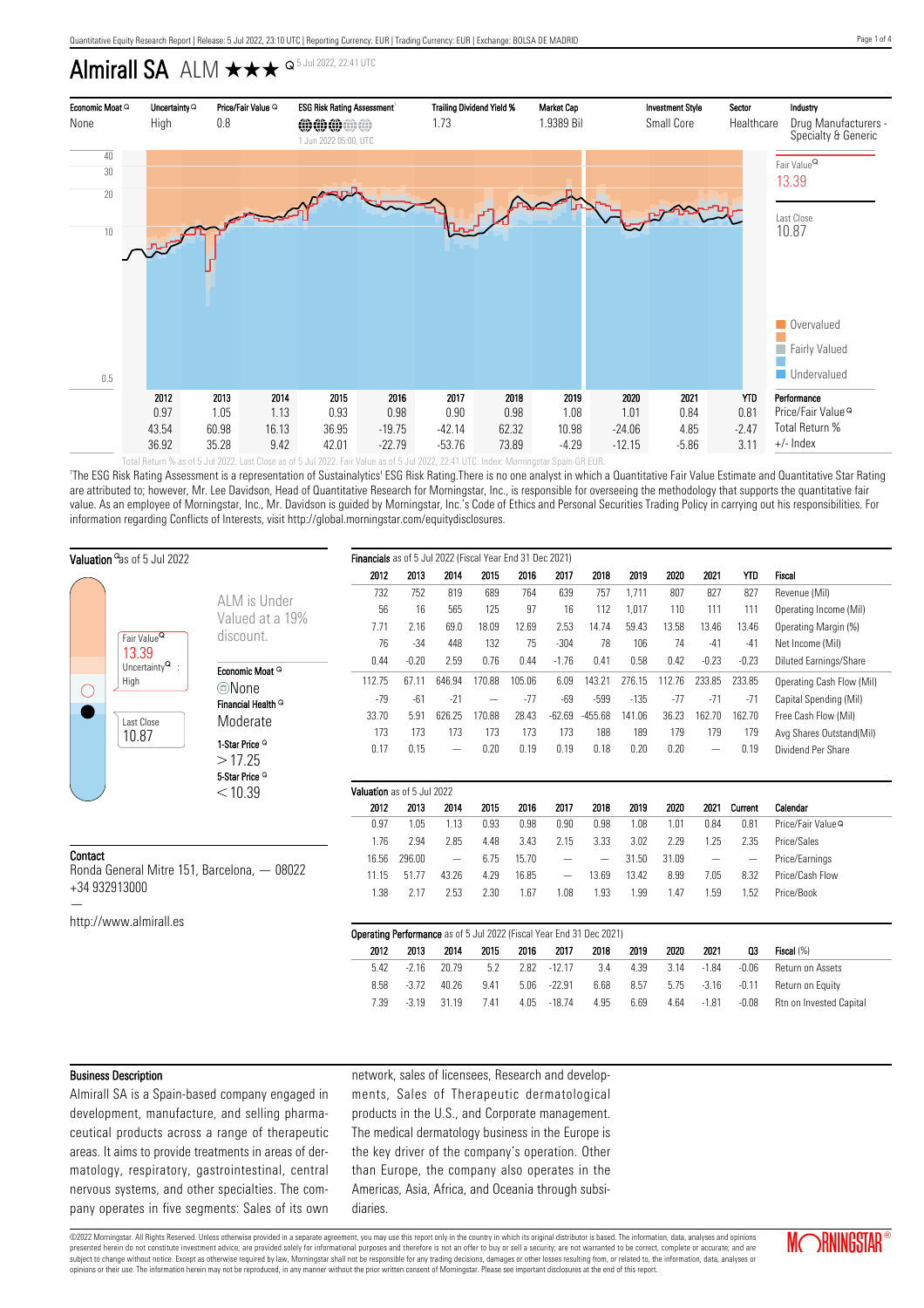# Quantitative Equity Reports Overview

The quantitative report on equities consists of data, statistics and quantitative equity ratings on equity securities. Morningstar, Inc.'s quantitative equity ratings are forward looking and are generated by a statistical model that is based on Morningstar Inc.'s analyst-driven equity ratings and quantitative statistics. Given the nature of the quantitative report and the quantitative ratings, there is no one analyst in which a given report is attributed to; however, Mr. Lee Davidson, Head of Quantitative Research for Morningstar, Inc., is responsible for overseeing the methodology that supports the quantitative equity ratings used in this report. As an employee of Morningstar, Inc., Mr. Davidson is guided by Morningstar, Inc.'s Code of Ethics and Personal Securities Trading Policy in carrying out his responsibilities.

### Quantitative Equity Ratings

Morningstar's quantitative equity ratings consist of: (i) Quantitative Fair Value Estimate, (ii) Quantitative Star Rating, (iii) Quantitative Uncertainty, (iv) Quantitative Economic Moat, and (v) Quantitative Financial Health (collectively the "Quantitative Ratings).

The Quantitative Ratings are calculated daily and derived from the analystdriven ratings of a company's peers as determined by statistical algorithms. Morningstar, Inc. ("Morningstar", "we", "our") calculates Quantitative Ratings for companies whether or not it already provides analyst ratings and qualitative coverage. In some cases, the Quantitative Ratings may differ from the analyst ratings because a company's analyst-driven ratings can significantly differ from other companies in its peer group.

i. **Quantitative Fair Value Estimate:** Intended to represent Morningstar's estimate of the per share dollar amount that a company's equity is worth today. Morningstar calculates the Quantitative Fair Value Estimate using a statistical model derived from the Fair Value Estimate Morningstar's equity analysts assign to companies. Please go to http://global.morningstar.com/ equitydisclosures for information about Fair Value Estimate Morningstar's equity analysts assign to companies.

ii. **Quantitative Economic Moat:** Intended to describe the strength of a firm's competitive position. It is calculated using an algorithm designed to predict the Economic Moat rating a Morningstar analyst would assign to the stock. The rating is expressed as Narrow, Wide, or None.

**Narrow** – assigned when the probability of a stock receiving a "Wide Moat" rating by an analyst is greater than 70% but less than 99%.

Wide – assigned when the probability of a stock receiving a "Wide Moat" rating by an analyst is greater than 99%.

None – assigned when the probability of an analyst receiving a "Wide Moat" rating by an analyst is less than 70%.

iii. **Quantitative Star Rating:** Intended to be the summary rating based on the combination of our Quantitative Fair Value Estimate, current market price, Quantitative Uncertainty Rating, and momentum. The rating is expressed as One-Star, Two-Star, Three-Star, Four-Star, and Five-Star.

- $\star$  the stock is overvalued with a reasonable margin of safety. Log (Quant FVE/Price) < -1\*Quantitative Uncertainty
- Micro-Caps: Log (Quant FVE/Price) < -1.5\*Quantitative Uncertainty  $\star \star$  - the stock is somewhat overvalued.

Log (Quant FVE/Price) between (-1\*Quantitative Uncertainty, -0.5\*Quantitative Uncertainty)

Micro-Caps: Log (Quant FVE/Price) between (-1.5\*Quantitative Uncertainty, - 0.75\*Quantitative Uncertainty)

 $\star \star \star$  – the stock is approximately fairly valued.

Log (Quant FVE/Price) between (-0.5\*Quantitative Uncertainty, 0.5\*Quantitative Uncertainty)

Micro-Caps: Log (Quant FVE/Price) between (-0.75\*Quantitative Uncertainty, 0.75\*Quantitative Uncertainty)

 $\star \star \star \star$  – the stock is somewhat undervalued.

Log (Quant FVE/Price) between (0.5\*Quantitative Uncertainty, 1\*Quantitative

Uncertainty)

Micro-Caps: Log (Quant FVE/Price) between (0.75\*Quantitative Uncertainty, 1.5\*Quantitative Uncertainty)

 $\star \star \star \star$  – the stock is undervalued with a reasonable margin of safety. Log (Quant FVE/Price) > 1\*Quantitative Uncertainty

Micro-Caps: Log (Quant FVE/Price) > 1.5\*Quantitative Uncertainty

After the initial calculation for the star rating, there is a final filtering step based on the momentum of the company. We rank the companies based on their 12-1 month momentum, then restrict those below the 30th percentile to a maximum of 3 stars.

iv. **Quantitative Uncertainty:** Intended to represent Morningstar's level of uncertainty about the accuracy of the Quantitative Fair Value Estimate. Generally, the lower the Quantitative Uncertainty, the narrower the potential range of outcomes for that particular company. The rating is expressed as Low, Medium, High, Very High, and Extreme.

**Low** – the interguartile range for possible fair values is less than  $10\%$ 

**Medium** – the interquartile range for possible fair values is less than  $15\%$ but greater than 10%

High – the interquartile range for possible fair values is less than 35% but greater than 15%

Very High – the interquartile range for possible fair values is less than 80% but greater than 35%

**Extreme** – the interquartile range for possible fair values is greater than 80%

v. Quantitative Financial Health: Intended to reflect the probability that a firm will face financial distress in the near future. The calculation uses a predictive model designed to anticipate when a company may default on its financial obligations. The rating is expressed as Weak, Moderate, and Strong.

**Weak**  $-$  assigned when Quantitative Financial Health  $< 0.2$ 

Moderate – assigned when Quantitative Financial Health is between 0.2 and 0.7

**Strong** – assigned when Quantitative Financial Health  $> 0.7$ 

#### Other Definitions

i. Last Close  $-$  Price of the stock as of the close of the market of the last trading day before date of the report.

ii. **Quantitative Valuation**– Using the below terms, intended to denote the relationship between the security's Last Price and Morningstar's quantitative fair value estimate for that security.

Undervalued – Last Price is below Morningstar's quantitative fair value estimate.

Farily Valued – Last Price is in line with Morningstar's quantitative fair value estimate.

Farily Valued – Last Price is in line with Morningstar's quantitative fair value estimate.

Overvalued – Last Price is above Morningstar's quantitative fair value estimate.

Sustainalytics ESG Risk Rating Assessment: The ESG Risk Rating Assessment is provided by Sustainalytics; a Morningstar company. Sustainalytics' ESG Risk Ratings measure the degree to which company's economic value at risk is driven by environment, social and governance (ESG) factors.

Sustainalytics analyzes over 1,300 data points to assess a company's exposure to and management of ESG risks. In other words, ESG Risk Ratings measures a company's unmanaged ESG Risks represented as a quantitative score. Unmanaged Risk is measured on an open-ended scale starting at zero (no risk) with lower scores representing less unmanaged risk and, for 95% of cases, the unmanaged ESG Risk score is below 50.

Based on their quantitative scores, companies are grouped into one of five Risk Categories (negligible, low, medium, high, severe). These risk categories are absolute, meaning that a 'high risk' assessment reflects a comparable degree of unmanaged ESG risk across all subindustries covered.

The ESG Risk Rating Assessment is a visual representation of Sustainalytics

©2022 Morningstar. All Rights Reserved. Unless otherwise provided in a separate agreement, you may use this report only in the country in which its original distributor is based. The information, data, analyses and opinions presented herein do not constitute investment advice; are provided solely for informational purposes and therefore is not an offer to buy or sell a security; are not warranted to be correct, complete or accurate; and are subject to change without notice. Except as otherwise required by law, Morningstar shall not be responsible for any trading decisions, damages or other losses resulting from, or related to, the information, data, analyses or opinions or their use. The information herein may not be reproduced, in any manner without the prior written consent of Morningstar. Please see important disclosures at the end of this report.

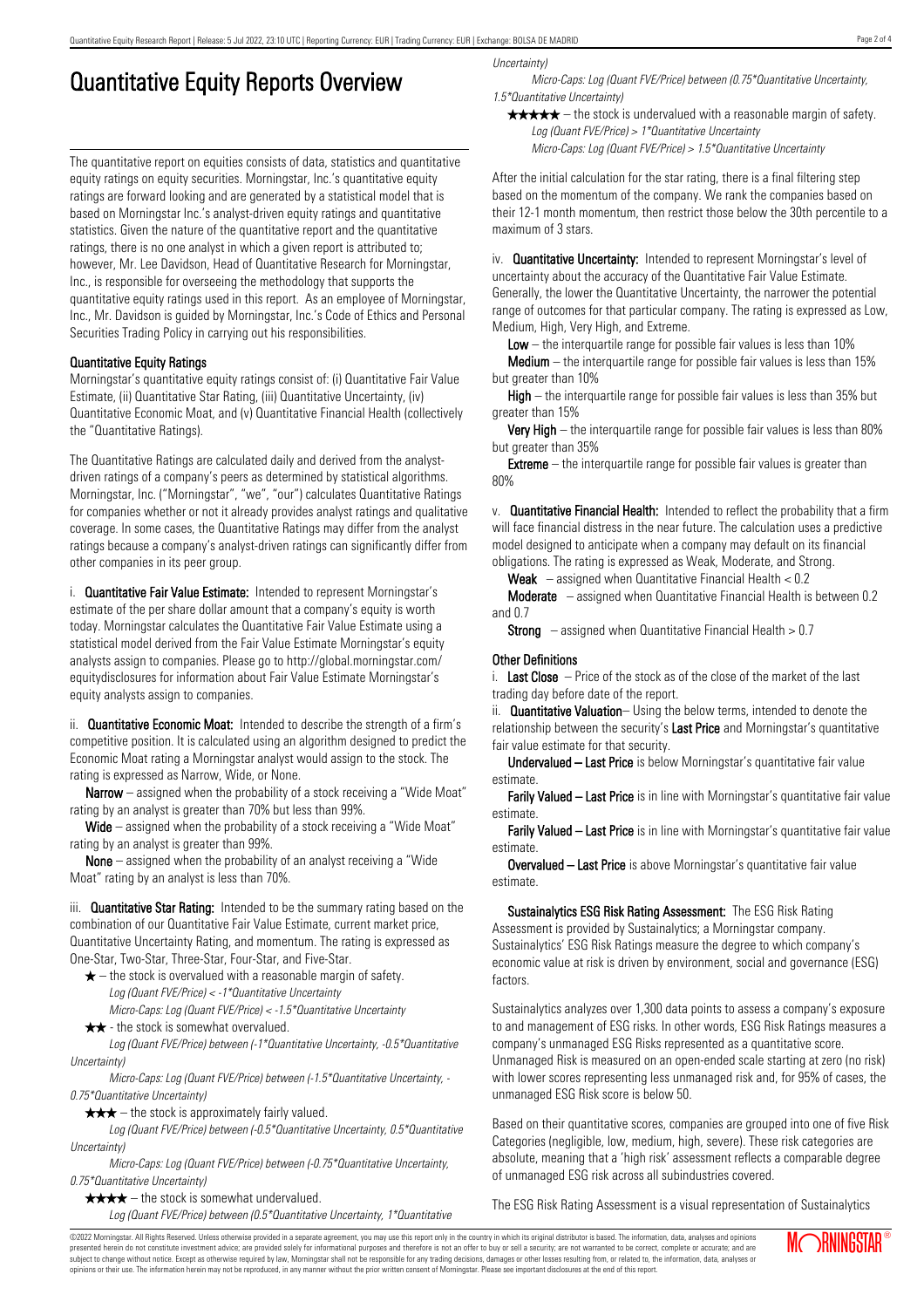ESG Risk Categories on a 1 to 5 scale. Companies with Negligible Risk = 5 Globes, Low Risk = 4, Medium Risk =  $3$  Globes, High Risk =  $2$  Globes, Severe Risk = 1 Globe. For more information, please visit sustainalytics.com/esgratings/

Ratings should not be used as the sole basis in evaluating a company or security. Ratings involve unknown risks and uncertainties which may cause our expectations not to occur or to differ significantly from what was expected and should not be considered an offer or solicitation to buy or sell a security.

This Report has not been made available to the issuer of the security prior to publication.

#### Risk Warning

Please note that investments in securities are subject to market and other risks and there is no assurance or guarantee that the intended investment objectives will be achieved. Past performance of a security may or may not be sustained in future and is no indication of future performance. A security investment return and an investor's principal value will fluctuate so that, when redeemed, an investor's shares may be worth more or less than their original cost. A security's current investment performance may be lower or higher than the investment performance noted within the report.

The quantitative equity ratings are not statements of fact. Morningstar does not guarantee the completeness or accuracy of the assumptions or models used in determining the quantitative equity ratings. In addition, there is the risk that the price target will not be met due to such things as unforeseen changes in demand for the company's products, changes in management, technology, economic development, interest rate development, operating and/or material costs, competitive pressure, supervisory law, exchange rate, and tax rate. For investments in foreign markets there are further risks, generally based on exchange rate changes or changes in political and social conditions. A change in the fundamental factors underlying the quantitative equity ratings can mean that the valuation is subsequently no longer accurate.

For more information about Morningstar's quantitative methodology, please visit www.corporate.morningstar.com.

### General Disclosure

The Quantitative Equity Report ("Report") is derived from data, statistics and information within Morningstar, Inc.'s database as of the date of the Report and is subject to change without notice. The Report is for informational purposes only, intended for financial professionals and/or sophisticated investors ("Users") and should not be the sole piece of information used by such Users or their clients in making an investment decision. While Morningstar has obtained data, statistics and information from sources it believes to be reliable, Morningstar does not perform an audit or seeks independent verification of any of the data, statistics, and information it receives.

The quantitative equity ratings noted the Report are provided in good faith, are as of the date of the Report and are subject to change. While Morningstar has obtained data, statistics and information from sources it believes to be reliable, Morningstar does not perform an audit or seeks independent verification of any of the data, statistics, and information it receives.

The quantitative equity ratings are not a market call, and do not replace the User or User's clients from conducting their own due-diligence on the security. The quantitative equity rating is not a suitability assessment; such assessments take into account may factors including a person's investment objective, personal and financial situation, and risk tolerance all of which are factors the quantitative equity rating statistical model does not and did not consider.

Prices noted with the Report are the closing prices on the last stock-market trading day before the publication date stated, unless another point in time is explicitly stated.

Unless otherwise provided in a separate agreement, recipients accessing this report may only use it in the country in which the Morningstar distributor is based. Unless stated otherwise, the original distributor of the report is Morningstar Inc., a U.S.A. domiciled financial institution.

This report was created with no regard to investment objectives, financial situation or particular needs of any specific User or User's clients. Therefore, investments discussed and recommendations made herein may not be suitable for all investors: recipients of this report must exercise their own independent judgment as to the suitability of such investments and recommendations in the light of their own investment objectives, experience, taxation status and financial position.

The information, data and statistics presented herein are not warranted to be accurate, correct, complete or timely. Unless otherwise provided in a separate agreement, Morningstar makes no representation that the report contents meet all of the presentation and/or disclosure standards applicable in the jurisdiction the recipient is located.

Except as otherwise required by law or provided for in a separate agreement, Morningstar and its officers, directors and employees shall not be responsible or liable for any trading decisions, damages or other losses resulting from, or related to, the information, data, analyses or opinions within the report. Morningstar encourages recipients of this report to read all relevant issue documents (e.g., prospectus) pertaining to the security concerned, including without limitation, information relevant to its investment objectives, risks, and costs before making an investment decision and when deemed necessary, to seek the advice of a legal, tax, and/or accounting professional.

The Report and its contents are not directed to, or intended for distribution to or use by, any person or entity who is a citizen or resident of or located in any locality, state, country or other jurisdiction where such distribution, publication, availability or use would be contrary to law or regulation or which would subject Morningstar or its affiliates to any registration or licensing requirements in such jurisdiction.

Where this report is made available in a language other than English and in the case of inconsistencies between the English and translated versions of the report, the English version will control and supersede any ambiguities associated with any part or section of a report that has been issued in a foreign language. Neither the analyst, Morningstar, or Morningstar affiliates guarantee the accuracy of the translations.

This report may be distributed in certain localities, countries and/or jurisdictions ("Territories") by independent third parties or independent intermediaries and/or distributors ("Distributors"). Such Distributors are not acting as agents or representatives of the analyst or Morningstar. In Territories where a Distributor distributes our report, the Distributor, and not the analyst or Morningstar, is solely responsible for complying with all applicable regulations, laws, rules, circulars, codes and guidelines established by local and/or regional regulatory bodies, including laws in connection with the distribution third-party research reports.

#### Conflicts of Interest:

Morningstar, Inc. may hold a long position in the security subject of this investment research report that exceeds 0.5% of the total issued share capital of the security. To determine if such is the case, please click http:// msi.morningstar.com and http://mdi.morningstar.com.

The Head of Quantitative Research compensation is derived from Morningstar's overall earnings and consists of salary, bonus and restricted stock units of Morningstar, Inc.

Morningstar does not receive commissions for providing research and does not charge companies to be rated.

Morningstar is not a market maker or a liquidity provider of the security noted within this report.

Morningstar has not been a lead manager or co-lead manager over the